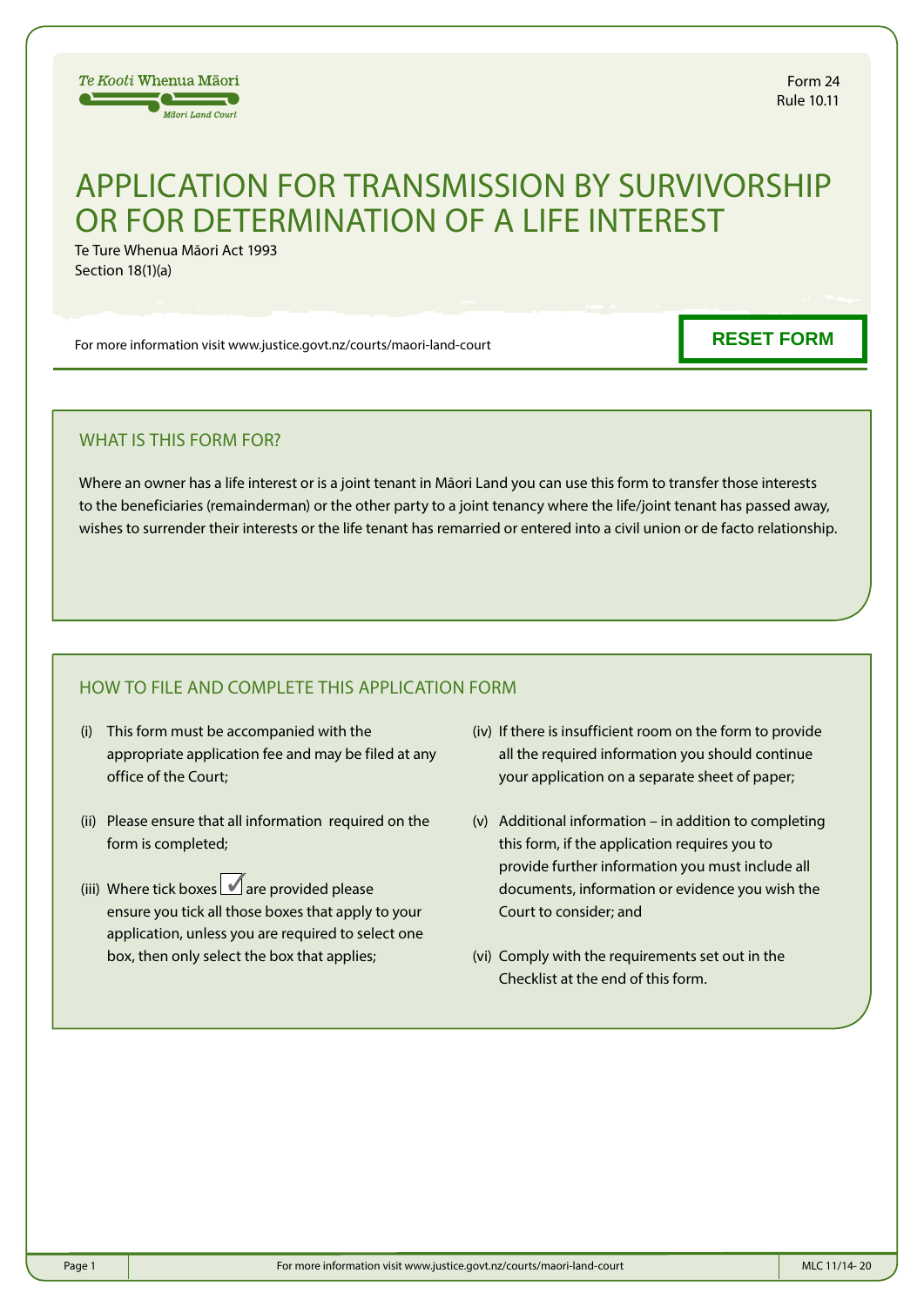| The Māori Land Court of New Zealand<br>Please select one District | (please select the name of the Māori Land Court District in which some or all of the land interests are located)<br><b>Taitokerau</b> | Waikato Maniapoto           | Waiariki      |
|-------------------------------------------------------------------|---------------------------------------------------------------------------------------------------------------------------------------|-----------------------------|---------------|
| Tairāwhiti                                                        | Tākitimu                                                                                                                              | Aotea                       | Te Waipounamu |
| <b>NAME OF LIFE TENANT:</b>                                       |                                                                                                                                       |                             | <b>OR</b>     |
|                                                                   | NAME OF JOINT TENANTS: (List all names that they are known by)                                                                        |                             |               |
|                                                                   |                                                                                                                                       |                             |               |
| ORIGIN OF LIFE INTEREST: (If applicable)                          |                                                                                                                                       |                             |               |
|                                                                   | The origin of the life interest is an order made on the (date)                                                                        | $\frac{1}{2}$ $\frac{1}{2}$ |               |
|                                                                   |                                                                                                                                       |                             |               |
|                                                                   |                                                                                                                                       |                             |               |
|                                                                   | APPLICATION: $\Box$ apply for: $\Box$ Tick paragraphs that are applicable and delete provisions that do not apply.                    |                             |               |
|                                                                   | The determination of a Life Tenancy in respect of -                                                                                   |                             |               |
|                                                                   | all the lands held under the life tenancy                                                                                             |                             |               |
|                                                                   | the lands described in the Schedule; or                                                                                               |                             |               |
|                                                                   | Transmission by way of survivorship in the land described in the schedule                                                             |                             |               |
| <b>GROUNDS FOR APPLICATION:</b>                                   |                                                                                                                                       |                             |               |
| The Life Tenant/Joint Tenant died on                              |                                                                                                                                       |                             |               |

| The Life Tenant/Joint Tenant died on |  | as is evidenced by the copy of the Death Certificate produced.                 | Date: |  |  |
|--------------------------------------|--|--------------------------------------------------------------------------------|-------|--|--|
|                                      |  | I wish/the life tenant wishes to surrender the life interest.                  |       |  |  |
| On Date:                             |  | / the life tenant remarried/entered into a civil union/entered into a de facto |       |  |  |
|                                      |  | relationship as defined by section 2D of the Property Relationships Act 1976   |       |  |  |

## FULL NAME OF APPLICANT

| <b>SIGNATURE OF APPLICANT:</b> | Dated: |  |
|--------------------------------|--------|--|
| In the presence of:            |        |  |
| Signature of Witness:          |        |  |
| Name:                          |        |  |
| Address:                       |        |  |
|                                |        |  |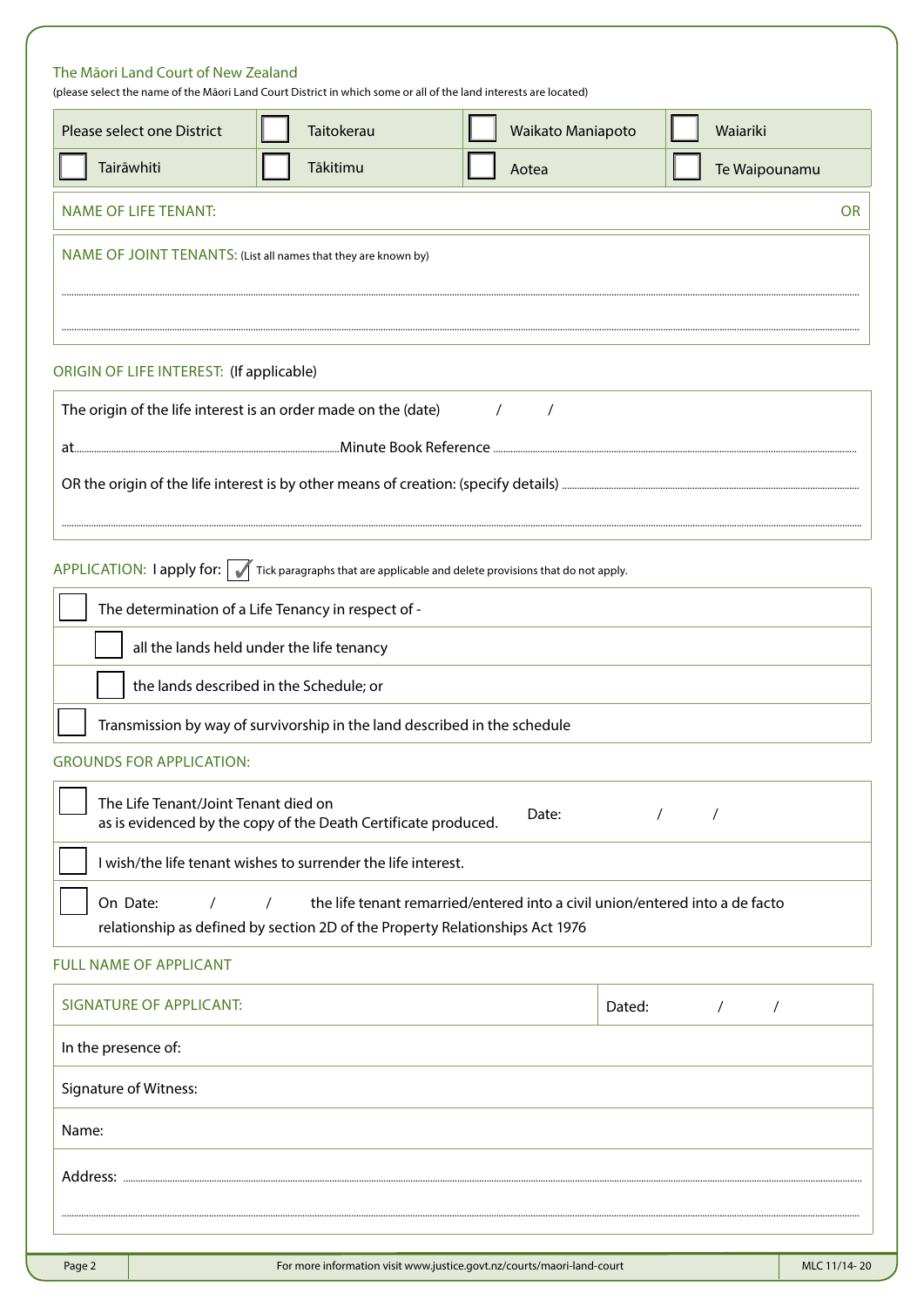# **CONTACT DETAILS**

Contact Address: .....

(Address to which documents or correspondence in connection with the application can be posted or delivered)

### PHONE NUMBER(S):

| Home:          | Work: |
|----------------|-------|
| Mobile:        | Fax:  |
| Email Address: |       |

NOTE: Where fax or email addresses are given these may be used as a means of notice and service.

Fee: \$

# **SCHEDULE OF LANDS**

| Shares | Block |
|--------|-------|
|        |       |
|        |       |
|        |       |
|        |       |
|        |       |
|        |       |
|        |       |
|        |       |
|        |       |
|        |       |
|        |       |
|        |       |
|        |       |
|        |       |
|        |       |
|        |       |
|        |       |